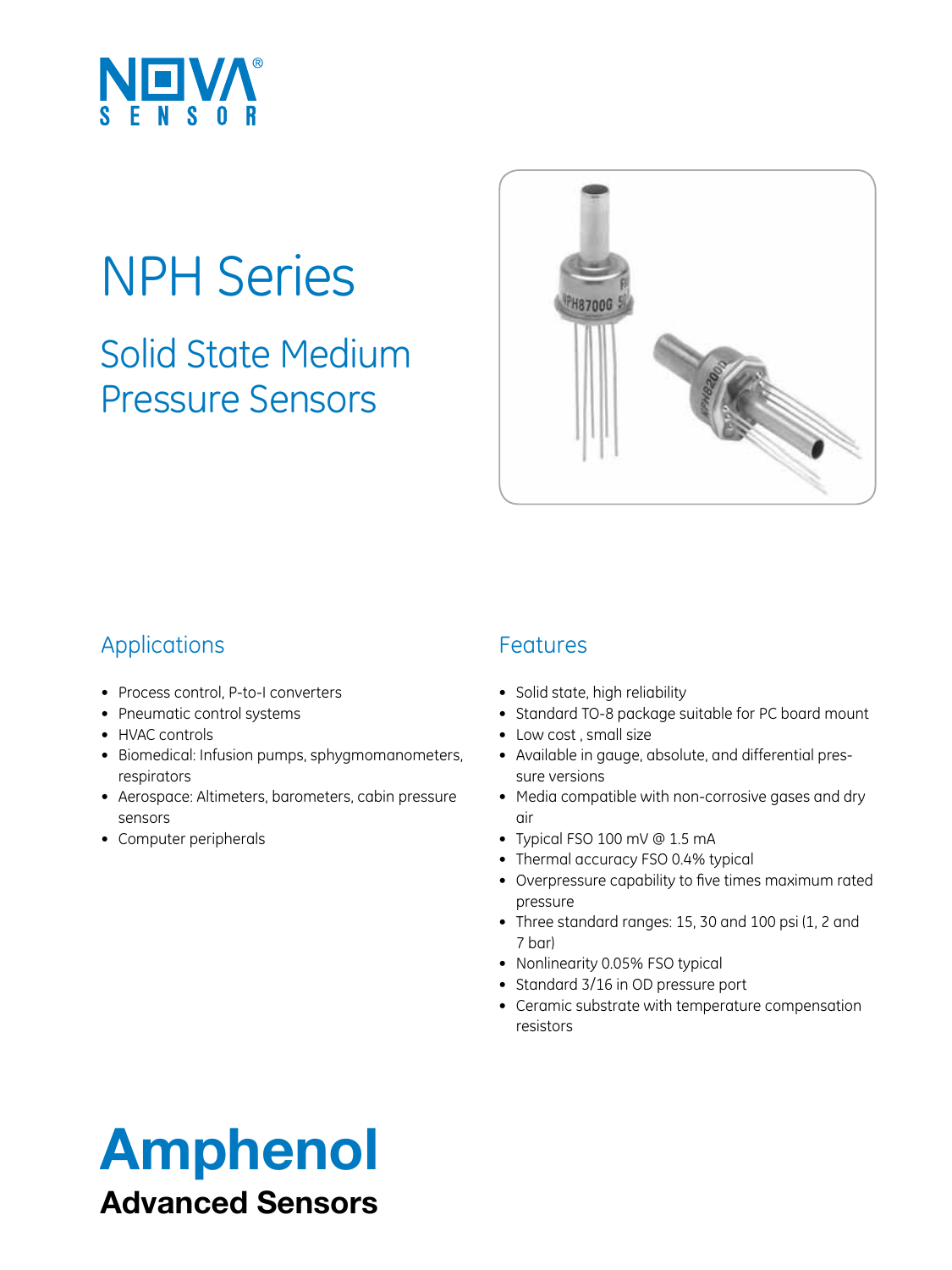# NPH Series Specifications

#### **Description**

An integrated circuit silicon sensor chip is housed in a standard TO-8 electrical package that is printed circuit board mountable.

The latest techniques in micromachining have been used to ion-implant piezoresistive strain gauges into a wheatstone bridge configuration that is integrally formed on a micromachined silicon diaphragm. As with all NovaSensor silicon sensors, the NPH Series employs SenStable® processing technology, providing excellent

output stability. Constant current excitation to the sensor produces a voltage output that is linearly proportional to the input pressure.

The user can provide standard signal conditioning circuitry to amplify the 100 mV output signal. The sensor is compatible with most non-corrosive gases and dry air.

A laser-trimmed, thick-film resistor network on a hybrid ceramic substrate provides temperature compensation.

| Parameter                                        | Value                                                                          | Units  | <b>Notes</b>                  |  |  |  |  |  |
|--------------------------------------------------|--------------------------------------------------------------------------------|--------|-------------------------------|--|--|--|--|--|
| General                                          |                                                                                |        |                               |  |  |  |  |  |
| Pressure Range                                   | 0 to 15                                                                        | psi    | (0 to 1 bar) 0 to 100 kPa     |  |  |  |  |  |
|                                                  | 0 to 30                                                                        | psi    | (0 to 2 bar) 0 to 200 kPa     |  |  |  |  |  |
|                                                  | 0 to 100                                                                       | psi    | (0 to 7 bar) 0 to 700 kPa     |  |  |  |  |  |
| Maximum Pressure                                 | 4x                                                                             |        | rated pressure <sup>(8)</sup> |  |  |  |  |  |
| Electrical @ 77°F (25°C) Unless Otherwise Stated |                                                                                |        |                               |  |  |  |  |  |
| <b>Input Excitation</b>                          | 1.5                                                                            | mA     | 2 mA maximum                  |  |  |  |  |  |
| Insulation Resistance                            | 10 <sup>8</sup>                                                                | Ω      | @ 50 VDC                      |  |  |  |  |  |
| Input Impedance                                  | 4000                                                                           | Ω      | $+20%$                        |  |  |  |  |  |
| Output Impedance                                 | 5000                                                                           | Ω      | ±20%                          |  |  |  |  |  |
| Bridge Impedance                                 | 5000                                                                           | Ω      | $+20%$                        |  |  |  |  |  |
| Environmental                                    |                                                                                |        |                               |  |  |  |  |  |
| Temperature Range                                |                                                                                |        |                               |  |  |  |  |  |
| Operating <sup>(9)</sup>                         | $-40$ to 257                                                                   | °F     | (-40°C to 125°C)              |  |  |  |  |  |
| Compensated                                      | 32 to 158                                                                      | °F     | (0°C to 70°C)                 |  |  |  |  |  |
| Vibration                                        | 10                                                                             | gRMS   | 20 to 2000 Hz                 |  |  |  |  |  |
| Shock                                            | 100                                                                            | g      | 11 milliseconds               |  |  |  |  |  |
| Life (Dynamic                                    | $1 \times 10^6$                                                                | cycles |                               |  |  |  |  |  |
| Pressure Cycle)                                  |                                                                                |        |                               |  |  |  |  |  |
| Mechanical <sup>(1)</sup>                        |                                                                                |        |                               |  |  |  |  |  |
| Weight                                           | &0.2                                                                           | OZ     | (<5 g)                        |  |  |  |  |  |
| Media Compatibility                              | Non-corrosive gases and clean, dry air                                         |        |                               |  |  |  |  |  |
| <b>Wetted Materials</b>                          |                                                                                |        |                               |  |  |  |  |  |
| <b>Top Port</b>                                  | Nickel, gold plated Kovar, silicone gel, gold<br>wire, RTV, silicon and glass. |        |                               |  |  |  |  |  |
|                                                  |                                                                                |        |                               |  |  |  |  |  |
| <b>Bottom Port</b>                               |                                                                                |        |                               |  |  |  |  |  |
|                                                  | Gold plated Kovar, silicon, glass and RTV (10)                                 |        |                               |  |  |  |  |  |

| Parameter                                                       | Units | Min.    | Type | Max.           | <b>Notes</b>   |  |  |
|-----------------------------------------------------------------|-------|---------|------|----------------|----------------|--|--|
| Performance Parameters(7), Compensated(1), 100, 200 and 700 kPa |       |         |      |                |                |  |  |
| Offset                                                          | mV    | $-2$    | 1    | $\overline{c}$ |                |  |  |
| Full Scale Output                                               | mV    | 75      | 100  | 125            | $\overline{c}$ |  |  |
| Linearity                                                       | %FSO  | $-0.1$  | 0.05 | 0.1            | 3              |  |  |
| Hysteresis and<br>Repeatability                                 | %FSO  | $-0.05$ | 0.01 | 0.05           |                |  |  |
| Thermal Accuracy of Offset                                      |       |         |      |                |                |  |  |
| 100 kPa                                                         | %FSO  | $-0.6$  | 0.4  | 0.6            | 4              |  |  |
| 200 and 700 kPa                                                 | %FSO  | $-0.5$  | 0.2  | 0.5            | 4              |  |  |
| Thermal Accuracy of FSO                                         |       |         |      |                |                |  |  |
| 100 kPa                                                         | %FSO  | $-0.6$  | 04   | 0.6            | 4              |  |  |
| 200 & 700 kPa                                                   | %FSO  | $-0.5$  | 0.2  | 0.5            | 4              |  |  |
| Thermal Hysteresis                                              | %FSO  | $-0.1$  | 0.05 | 0.1            | 5              |  |  |
| Short-Term<br>Stability of Offset                               | µV/V  |         | 5    |                | 6, 11          |  |  |
| Short-Term<br>Stability of FSO                                  | µV/V  |         | 5    |                | 6, 11          |  |  |

1. Performance with offset , thermal accuracy of offset , and thermal accuracy of FSO compensation resistors.

- 2. FSO with 1.5 mA input excitation.
- 3. Best fit straight line.
- 4. 32°F to 158°F (0°C to 70°C) with reference to 77°F (25°C)
- 5. 32°F to 158°F (0°C to 70°C), by design.
- 6. Normalized offset/bridge voltage—100 hrs, typical value, not tested in production.
- 7. All values at 77°F (25°C) and at 1.5 mA, unless otherwise noted.
- 8. Topside pressure. Backside pressure maximum pressure is 250 psi (17.23 bar) or 4x rated pressure, whichever is less.
- 9. Reduced performance outside compensation range.
- 10.Backside differential tube is nickel or Kovar.

11.Typical specifications are for reference only; absolute values may vary.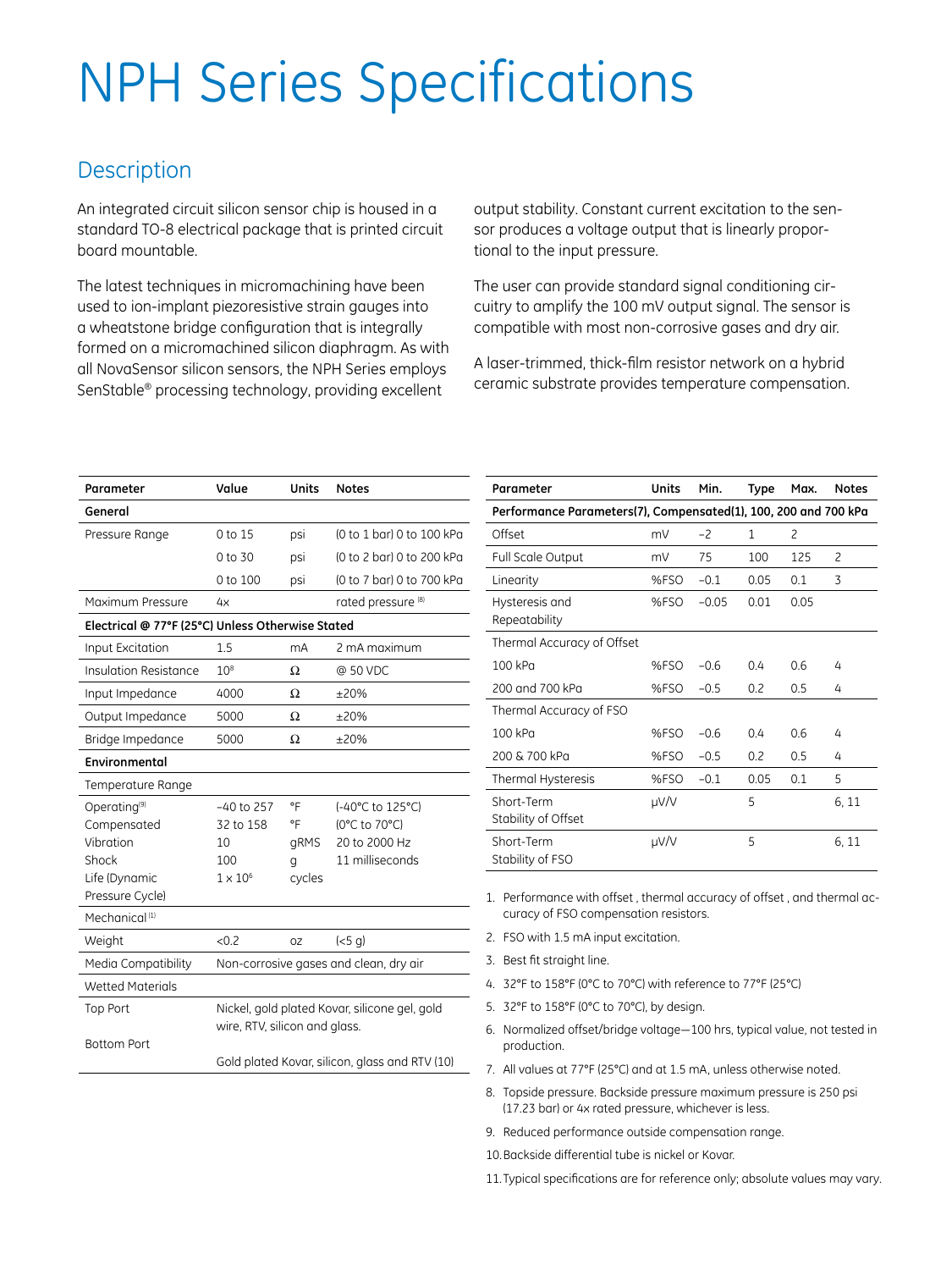## NPH Series Specifications



NPH Series schematic diagram



NPH Series package diagram